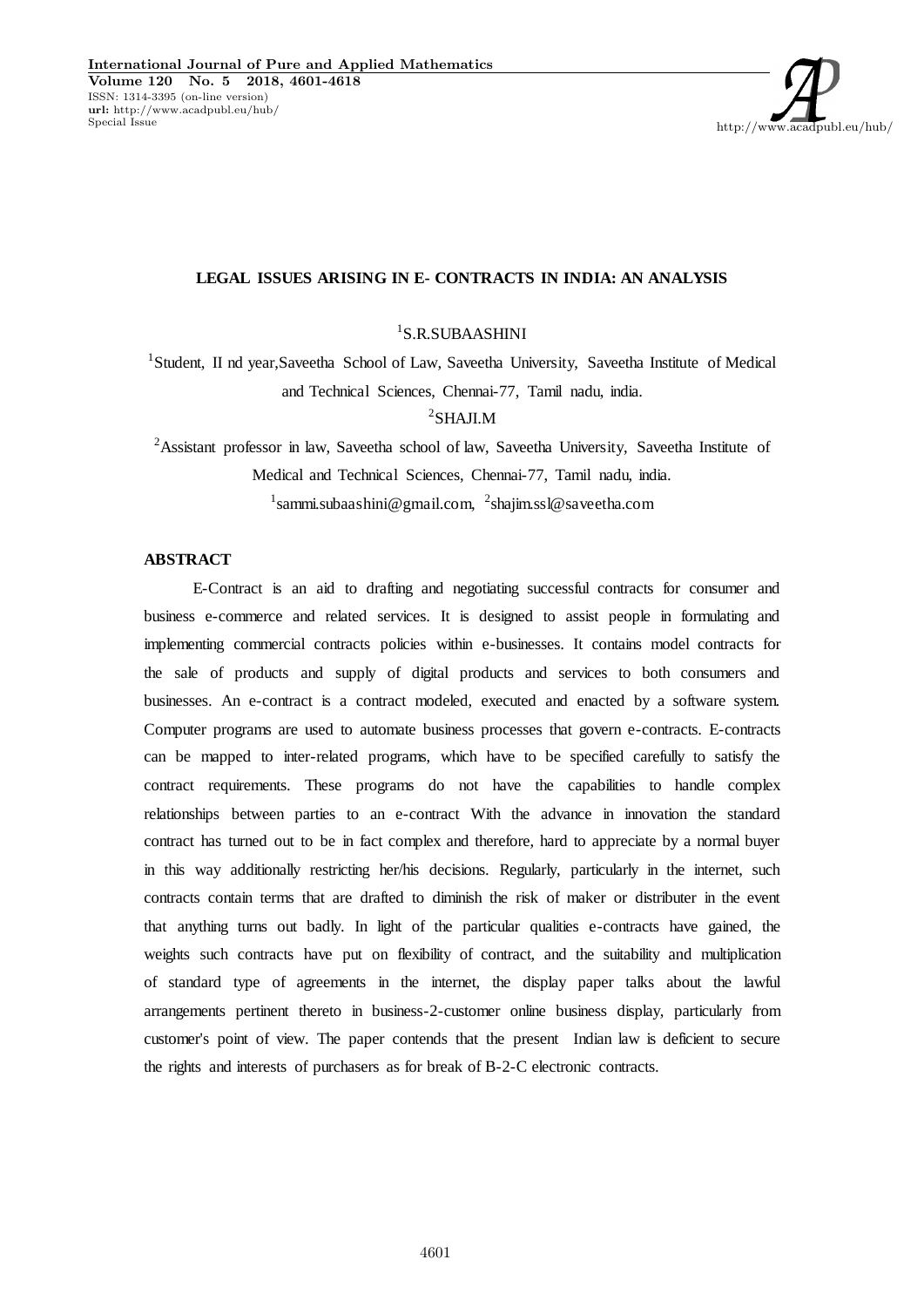keywords ; e-contracts, digital products, business automation, program, consumer.

# **INTRODUCTION**

 $\overline{a}$ 

With the headways in computer innovation, media transmission and data innovation the utilization of computer systems has increased extensive fame in the current past; computer systems fill in as channels between for electronic exchanging over the globe. By electronic exchanging we don't simply mean the utilization of computer systems to go into exchange between two human exchanging accomplices by encouraging a correspondence yet electronic exchanging or electronic business additionally implies those agreements which are entered between two lawful people alongside the guide of a computer program which goes about as an operator notwithstanding when it has no aware of its own yet in addition by starting it. An econtract is an agreement demonstrated, executed and established by a product framework. Computer programs are utilized to robotize business forms that oversee e-contracts. E-contracts can be mapped to between related projects, which must be indicated deliberately to fulfill the agreement necessities. These projects don't have the abilities to deal with complex connections between gatherings to an e-contract. E-contract is any sort of agreement shaped over the span of web based business by the connection of at least two people utilizing electronic means, for example, email, the cooperation of a person with an electronic specialist, for example, a computer program, or the communication of no less than two electronic operators that are modified to perceive the presence of an agreement. Customary contract standards and cures additionally apply to e-contracts. This is otherwise called electronic contract. With the changing needs of time, another idea of E-Contracts or Electronic Contracts has concocted the improvement of Electronic Commerce framework over the globe. Electronic trade can be characterized as "Electronic purchasing<sup>1</sup> and offering on the Internet and incorporates every one of the exercises that a firm performs or offering and purchasing administrations and items utilizing computers and correspondence advancements." The need and prerequisite for electronic type of agreement can essentially be credited to the requirement for a speedy, productive and efficient method of contracting. The virtual the internet being efficient and unbound by difficulties of separation gives an open door for gatherings to go into an agreement over web. In

<sup>1</sup> SV Joga Rao, Computer Contracts & Information Technology Law (2nd Edition, 2005), pg. 182(*Information Technology. Mathematical Markup Language (MathML) Version 3.0 2nd Edition*)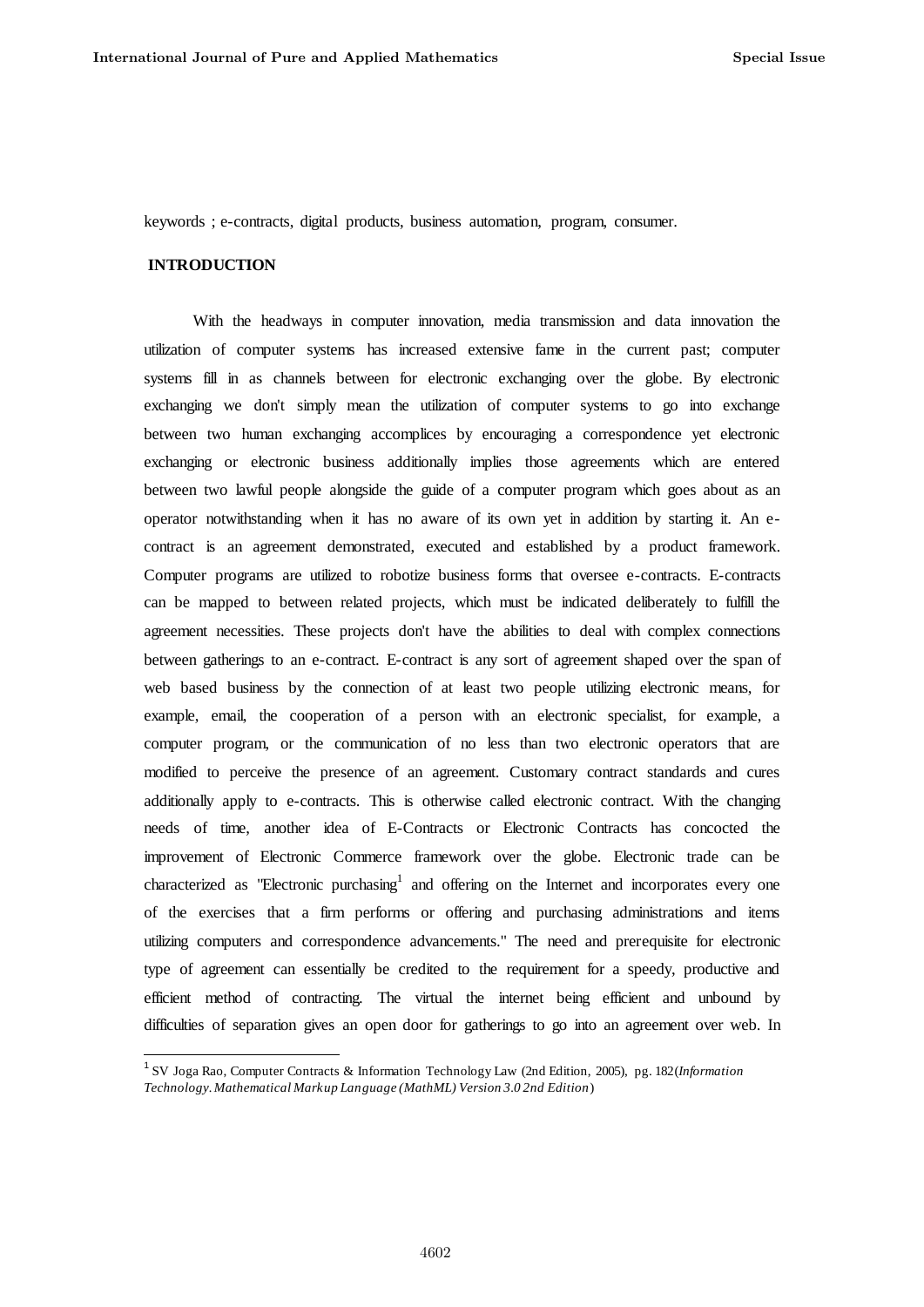the electronic age, the entire exchange can be finished in a moment or two, with the two gatherings just fastening their advanced marks to an electronic duplicate of the agreement. There is no requirement for postponed messengers and extra voyaging costs in such a situation. In a worldwide business condition, parties are going into various sorts of exchanges. These may incorporate rent understandings, contracts representing the deal and buy of products, debatable instruments, advance ascension and so forth. With a specific end goal to help electronic exchanges comparably as ordinary exchanges electronic contracts are required, which play out a similar capacity and meet an indistinguishable necessities from traditional this paper mainly aims to study the validity of e-contract and further analyze the rules and provisions under the ICA and IT act.and finally tries to enumerate the forms of e contract

. Out of the nuts and bolts of the agreement law and the contracting procedure depicted in the past areas, the accompanying legitimate necessities can be condensed upon electronic contracts:

- Clear recognizable proof of the contracting parties
- Clear sign of the subject of the agreement
- Clear sign of the day and age of legitimacy

The contract needs to host substantial marks of the included gatherings affirming their acknowledgment of the liabilities set down in the agreement. The mark ought to be joined by a date demonstrating the beginning of the agreement legitimacy.

• Non-renouncement, i.e. no one ought to have the capacity to change the substance of the agreement after the agreement is agreed upon

# **OBJECTIVES OF THE STUDY**

- To study the validity of e-contract.
- To study the rules and provisions under the ICA and IT act.
- To study the forms of e contract

## **REVIEW OF LITERATURE**

(―Contracts and Orders‖)reported that one is that education and continuous learning have become so vital in all societies that the demands for distance and open learning will increase. As the availability of the Internet expands as computing devices become more affordable and a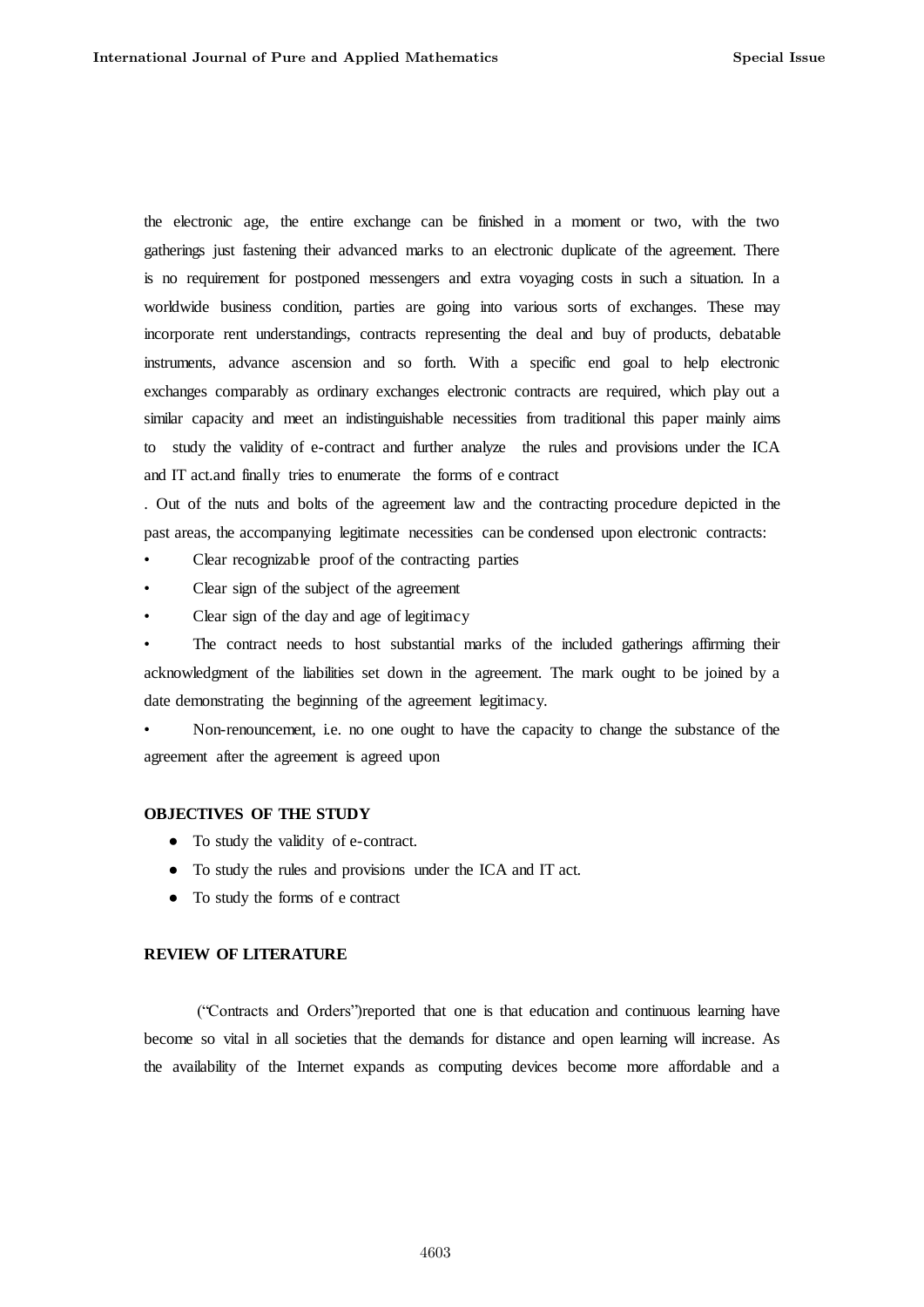energy requirements and form factors shrink, elearning will become more popular.(Rastogi) In addition to the importance of lifelong learning, distance education and e-learning will grow in popularity because convenience and flexibility are more(Verma) important decision criteria than ever before. E-learning will become widely accepted because exposure to the Internet and elearning often begins in the primary grades, thus making more students familiar and comfortable with online learning. In fact, for many countries, distance education has been the most viable solution for providing education to hundreds of thousands of students.) (Verma)reviewed the incredible growth of electronic commerce (e-commerce) and presented ethical issues that have emerged. Security concerns, spamming, websites that do not carry an "advertising" label, cyber squatters, online marketing to children, conflicts of interest, manufacturers competing with intermediaries online and "dinosaurs" were discussed.(Bhat)) reported that probability 99 % of ecommerce today is done using PCs either desktops or Laptops. For B2B e-commerce this is unlikely to change for B2C e-commerce however, things will be more complex, there will be wider range of relevant media including interactive digital TV and a range of mobile (Mitchell)examined the key issues that electronic commerce poses for Global trade, using as a starting point the General Agreement on trade in services (GATS), the World Trade Organization (WTO) agreement most relevant to e-commerce.(Alghamdi)) This paper attempts to identified and synthesized the available evidence on predictors of magnitude, global distribution and forms of e-commerce. The analysis indicated that the twin forces of globalization and major revolutions in ICT are fuelling the rapid growth of global e-commerce.

#### **HYPOTHESIS**

This study tries to conclude whether, the contract through the electronic medium is effective or not.

# **RESEARCH QUESTION**

Whether the existing laws relating to e contracts are stringent.

# **RESEARCH METHODOLOGY:**

The research methodology adopted by the researcher is a doctrinal research. However the researcher with a view to compliment and substantiate this research paper corroborated the study with other forms of legal research such as comparative legal research, case studies and also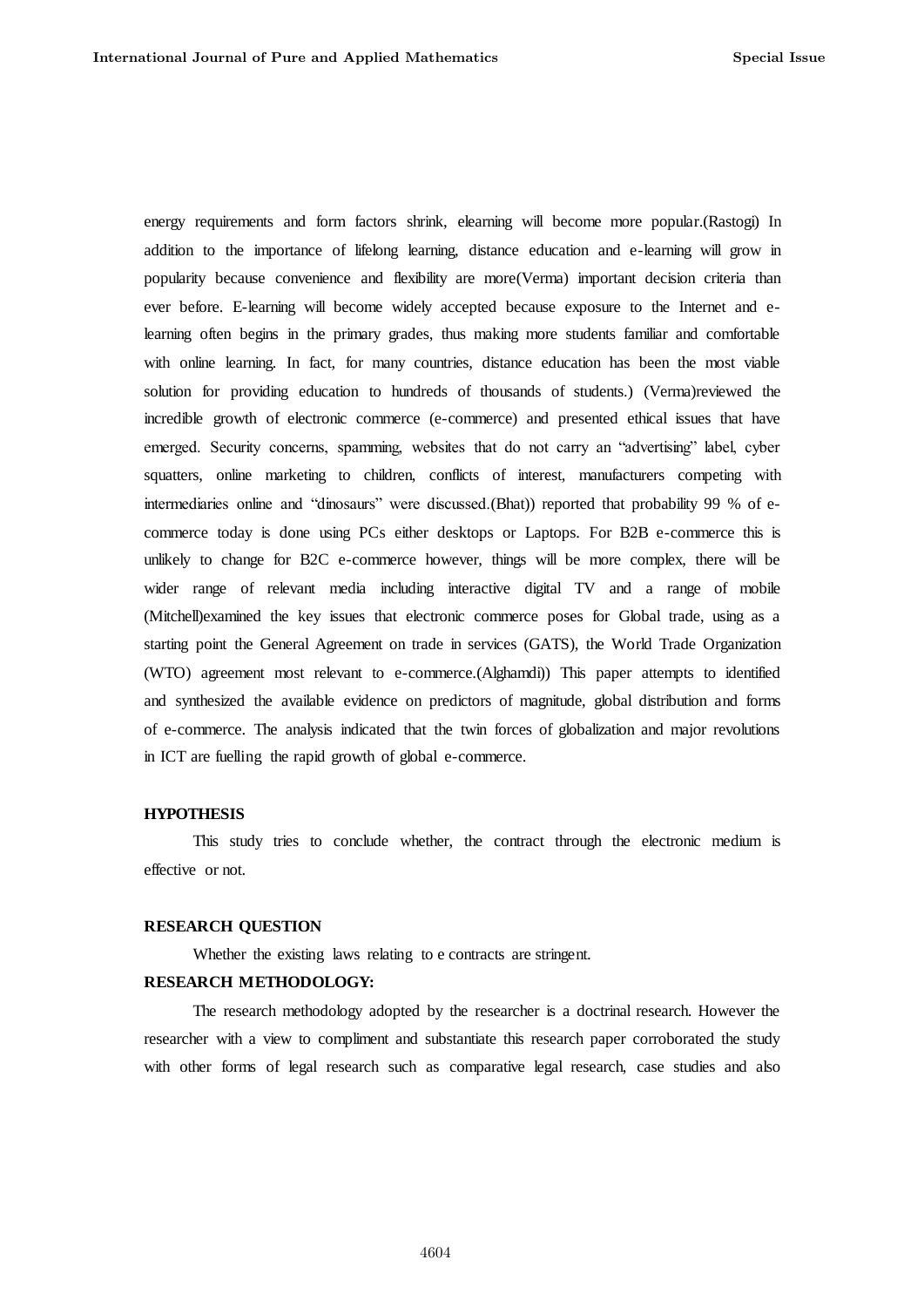critical analysis.It also throws light on the list of study materials and data and their sources, procured by the researcher as the instrument to conduct the research. Comparative legal research enabled the researcher to critically appreciate and compare the legal interpretations of various courts.

#### **FORMS OF ELECTRONIC CONTRACT**

An electronic contract is an understanding made and "marked" in electronic frame — as it were, no paper or other printed copies are utilized. For instance, you compose an agreement on your computer and email it to a business relate, and the business relate messages it back with an electronic mark demonstrating acknowledgment. An e-contract can likewise be as a "Tick to Agree" contract, generally utilized with downloaded programming: The client clicks an "I Agree" catch on a page containing the terms of the product permit before the exchange can be finished. Order of the agreements can be of two sorts i.e. web-wrap ascension and therapist wrap understandings. We regularly go over these e-contracts in our regular daily existence however are ignorant of the legitimate complexities associated with it. Web-wrap understandings are electronic ascension which requires consent of the gathering by method for tapping the "I concur" or "I affirm" interface, for instance in the event that EBay by which we acknowledge the terms and conditions specified by the merchant. Then again Shrink-wrap ascension are those, which are acknowledged by a client when programming is, introduced from a CD-ROM e.g. Microsoft Office programming. Before examining these ideas we should know how such an agreement is gone into, for comfort let us expect the most straightforward web wrap understanding entered between the purchaser and dealer through a computer arrangement.

# **CURRENT SITUATION OF E-CONTRACT LAWS IN INDIA**

With the adjustment in situation, numerous governing bodies over the globe have actualized laws to perceive electronic contacts, in spite of the underlying worries in regards to the same. To the extent India is concerned, the customary law identifying with contracts i.e. The Indian Contract Act.1872 was very unequipped to manage the issue of Electronic Contracts. A fascinating element rising in the realm of computer innovation has been the ascending of India as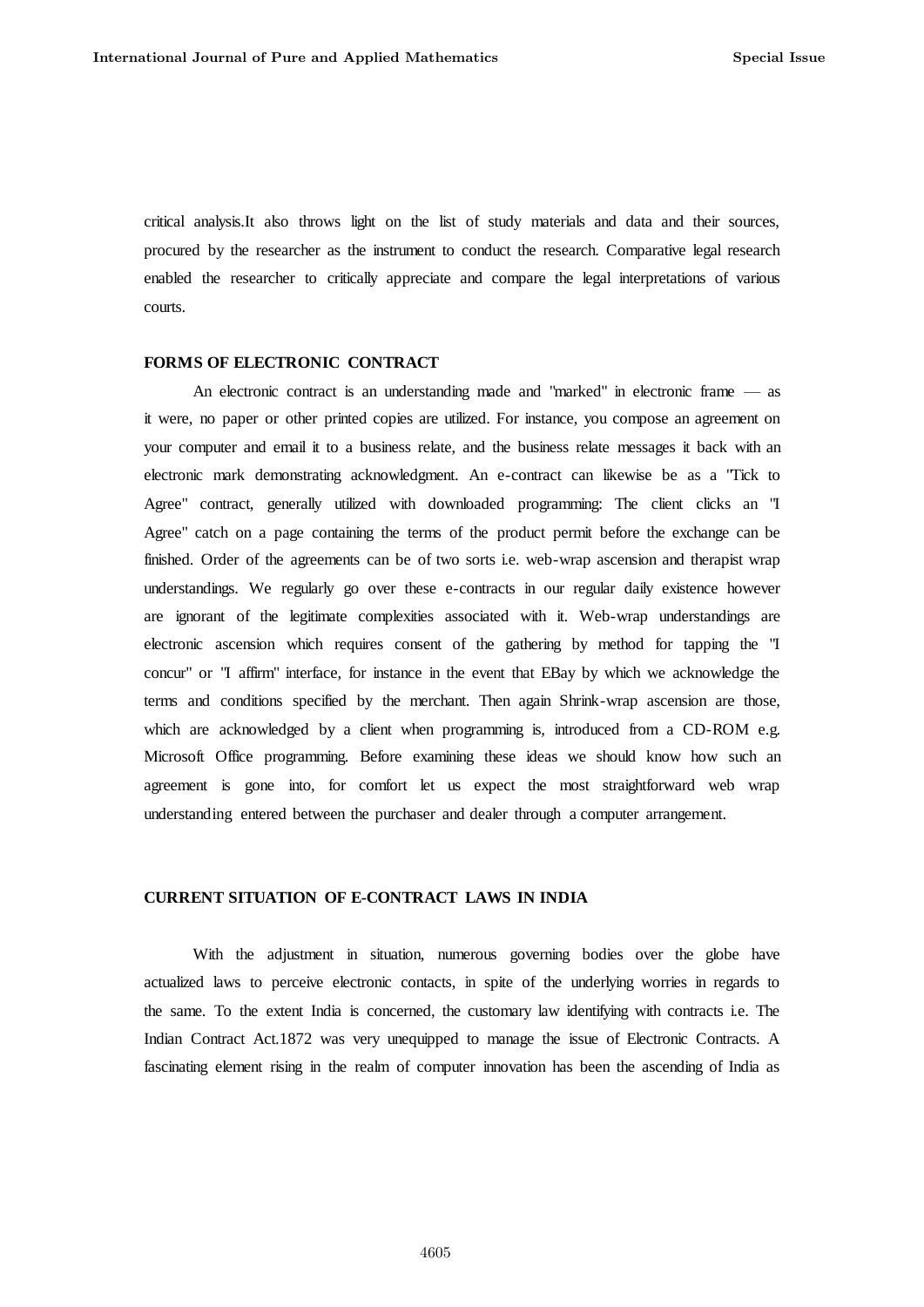a noteworthy player in the computer programming and assets part. The financial matters of this factor has perplexed market analysts around the world. An underdeveloped nation, which positions nearly at the base of the improvement could bring to such potential up in one of the world's most greetings tech and development situated segments, is without a doubt astounding. India's situation in the Internet business makes it extremely hazardous. India will have the biggest number of web clients in Asia by this year-end. The online business situation is likewise bullish. This remarkable development of web, the related administrative apprehensions that run with it and the requirement for giving a legitimate system to web based business in India shapes the foundation in which the Information Technology Act, 2000 (the Act) should be valued. The Information Technology Act, 2000 was authorized by the Indian Parliament to comprehend some exceptional issues which came in the arrangement and verification of Electronic Contracts.

## **ISSUES RELATING TO E-CONTRACTS**

In an online situation, the likelihood of minors going into contracts builds, all the more so with the expanding use of online medium among youngsters (read minors here) and their inclination to shop on the web or buy online products/administrations. It ends up essential for an online business entry to keep such plausibility in thought and qualify its site or shape expressing that the person with whom it is exchanging or going into the agreement is a noteworthy. Stamping of agreements is yet another issue. An instrument that isn't properly stamped may not be allowable as confirmation unless the important stamp obligation alongside the punishment has been paid. Be that as it may, installment of stamp obligation is material if there should be an occurrence of physical reports and isn't achievable in instances of e-contracts. In any case, as the installment of stamp obligation has gone on the web and e-stamp papers are accessible, it can turn into a plausibility later that stamp obligation may be asked on e-contracts also. The other urgent issue is the assent and the way offers are acknowledged in an online domain. In a tick wrap and psychologist wrap get, the clients don't have any chance to arrange the terms and conditions and they just need to acknowledge the agreement before initiating to buy. Segment 16(3) of the ICA gives that where a man who is in a situation to overwhelm the will of another, goes into an agreement with him, and the exchange shows up, on its substance or on confirm cited, to be unconscionable, the weight of demonstrating that such contract was not prompted by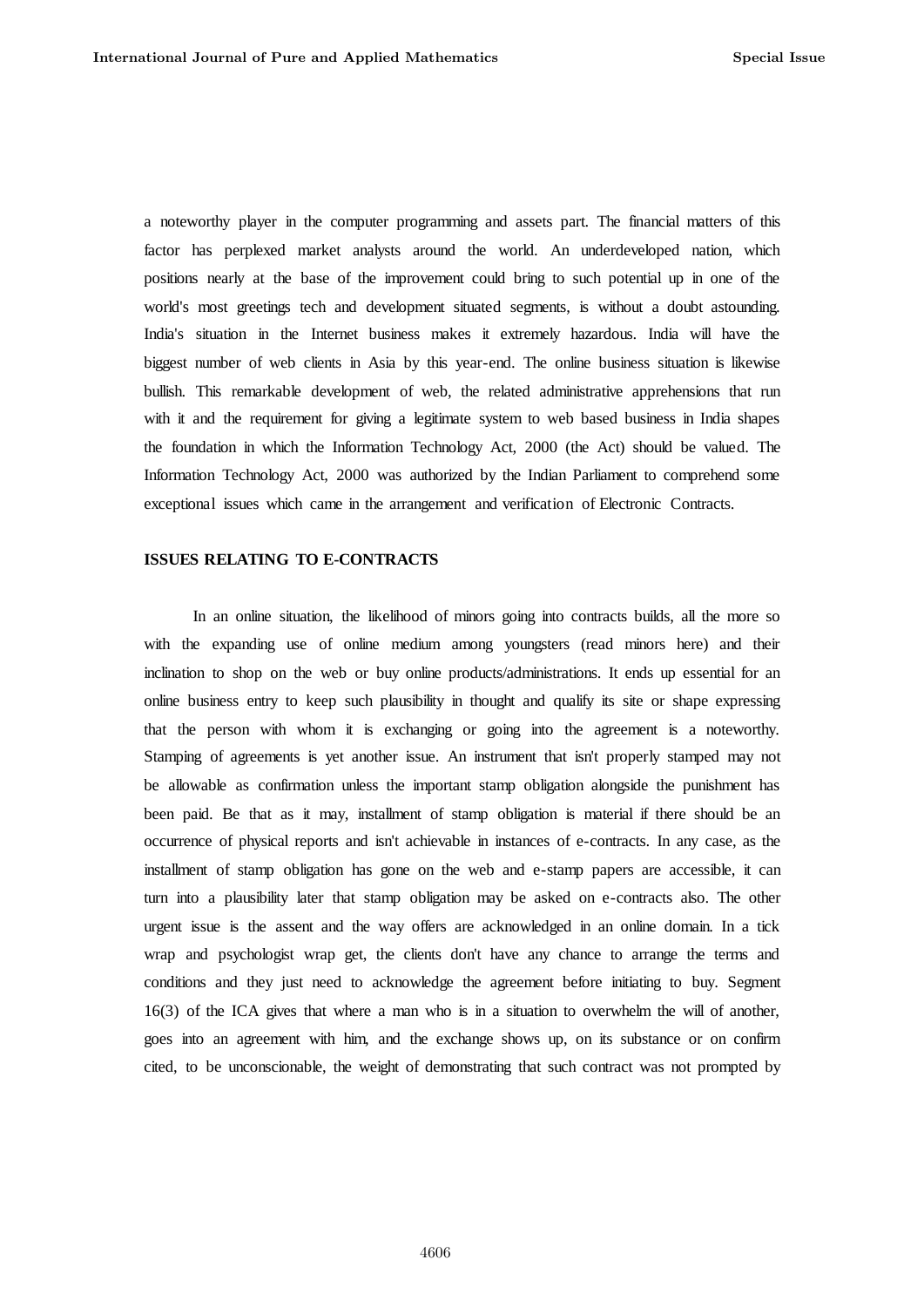undue impact might lie upon the individual in a situation to rule the will of the other. Thus, in instances of disagreement regarding e-gets the element doing the web based business will have the onus to set up that there was no undue impact. Further, segment 23 of the ICA gives that the thought or question of any ascension is unlawful when it is taboo by law, or is of such a nature, to the point that if allowed, it would overcome the arrangements of any law; or is false, or includes or suggests damage to the individual or property of another, or the Court sees it as corrupt or contradicted to open strategy. By method for the IT Act and consequent changes to different establishments, there has been an endeavor to bring e-contracts and different types of agreement under a typical umbrella. A couple of the vital issues looked by the gatherings in course of execution of e-contracts have been examined beneath. Segment 4 of the Contracts Act, when perused with Section 13 of the IT Act, suggests that a coupling e-contract would occur once the acceptor of the agreement dispatches the electronic record to such an extent that it enters a computer asset outside the control of the acceptor. The Supreme Court in Bhagwandas *Goverdhandas Kedia versus M/S. Girdharilal Parshottamdas<sup>2</sup>* held that Section 4 of the Contract Act is just relevant in instances of non-immediate types of correspondence and would not have any significant bearing when momentary types of correspondence (like phone, message and so forth.) are utilized. As Internet correspondence does not comprise of an immediate line of correspondence between the sender and recipient of email, email messages would go under the classification of non-prompt type of correspondence, subsequently drawing in the arrangements of Section 4 of the Contract Act. In perspective of the said statutory arrangements and the view taken by the Supreme Court, it might be gathered that once the acknowledgment message is placed over the span of transmission by method for an email, a coupling contract appears, independent of the way that whether such acknowledgment message achieves the letter box of the offeror or not and if effectively transmitted, regardless of whether the other party has the learning of such receipt or not. The Civil Procedure Code, 1908 enables a gathering to pick the locale either based on the reason for activity or the place of business of the litigant. In any case, according to Section 13 of the IT Act an electronic record is considered to be dispatched at where the originator has his place of business, and is regarded to be gotten at where the recipient has his place of business. Thus, despite the place from where an electronic record is dispatched or gotten, the place of agreement (if there should arise an occurrence of an e-contract), is

 2 1966 SCR (1) 656(Bickel)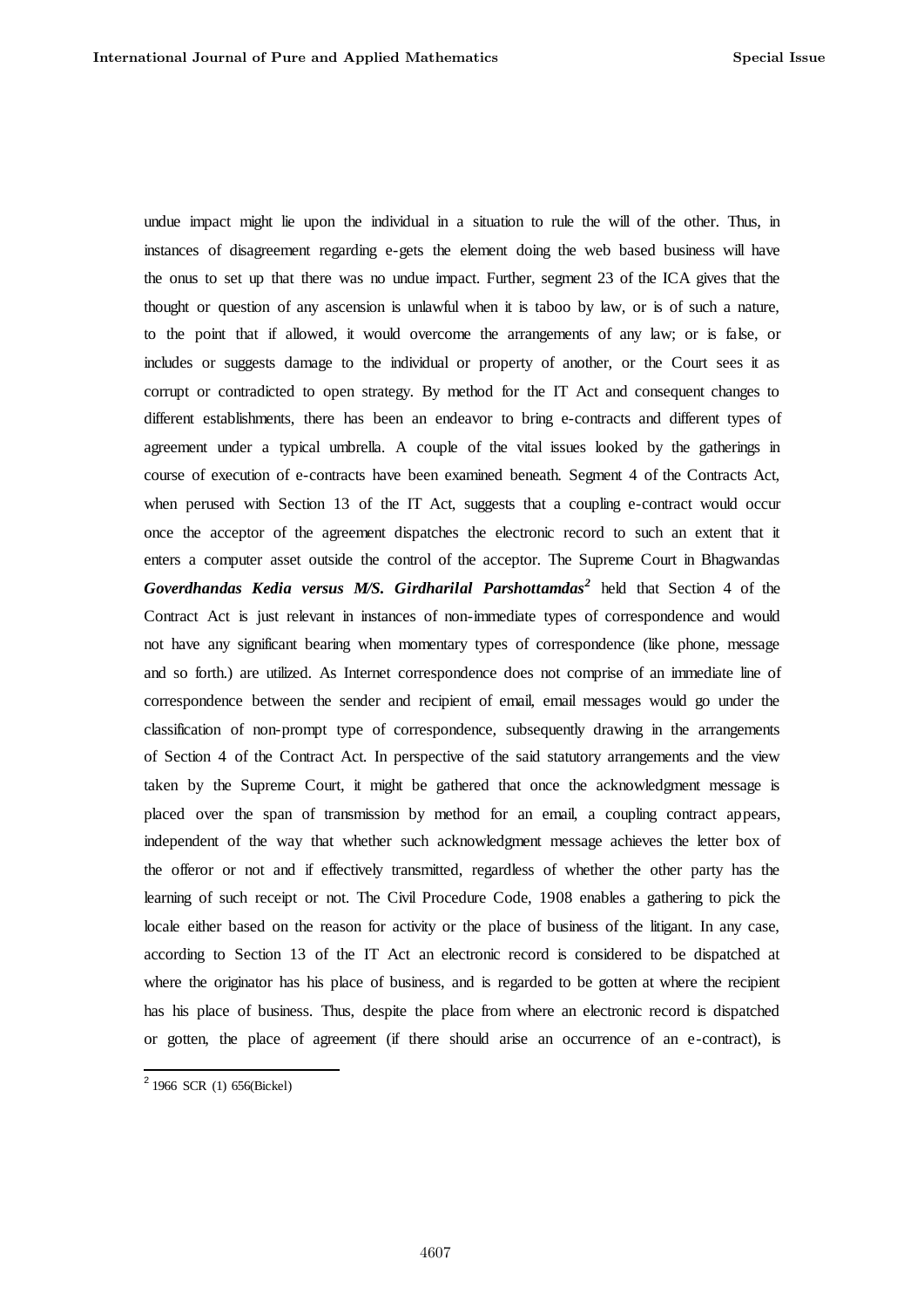constantly regarded to be the place of business of the offeror or the acceptor. In the occasion, the jurisdictional choice accessible to party based on reason for activity identifies with the place of dispatch or receipt of the electronic record, the main jurisdictional road forgot for such a gathering might be the place of business of the other party. Along these lines, the rights allowed for an abused gathering under the CPC might be considerably shortened by righteousness of Section 13 of the IT Act. Despite the fact that the IT Act guarantees that the legal framework in India perceive advanced signature as a legitimate lawful instrument for verifying an e-contract. Be that as it may, such a validation under the IT Act has additionally been subjected to deviated crypto framework and hash work, along these lines significantly limiting the extent of the said confirmation device. Further, unique countries have approved distinctive benchmarks of electronic mark, which may go about as an obstacle concerning requirement of cross outskirt contracts. The likelihood of loss of information/records by virtue of specialized blunders can't be precluded if there should arise an occurrence of web based business. Be that as it may, not at all like the Uniform Computer Information Transactions Act In the United States, the IT Act does not catch arrangements for such circumstances.

## **LEGAL ASPECT**

# **THE INFORMATION TECHNOLOGY ACT, 2000 AND INDIAN CONTRACT ACT, 1872**

The goals of the Information Technology Act, as sketched out in the introduction, was to give lawful acknowledgment to E-business exchanges, encourage Electronic Governance and to revise the Indian Penal Code, Indian Evidence Act 1872, the Bankers' Book Evidence Act 1891 and the Reserve Bank of India Act 1934. The Act likewise settled an administrative system for digital laws and sets down discipline administrations for various digital wrongdoings and offenses. Concerning Electronic Contracts and arrangements for web based getting the arrangements of the IT Act, 2000 are pretty much like the arrangements of UNCITRAL Model Laws but a couple of minor changes. The Indian IT Act,2000 anyway does not have any express arrangement with respect to the legitimacy of online contracts. The reason being the specialized meaning of agreement under Indian Contract Act,1872. The Indian Contract Act 1872 accords statutory impact to the fundamental precedent-based law rule<sup>3</sup> that a legitimate contract might be

<sup>&</sup>lt;sup>3</sup> S.10, Indian Contract Act, 1872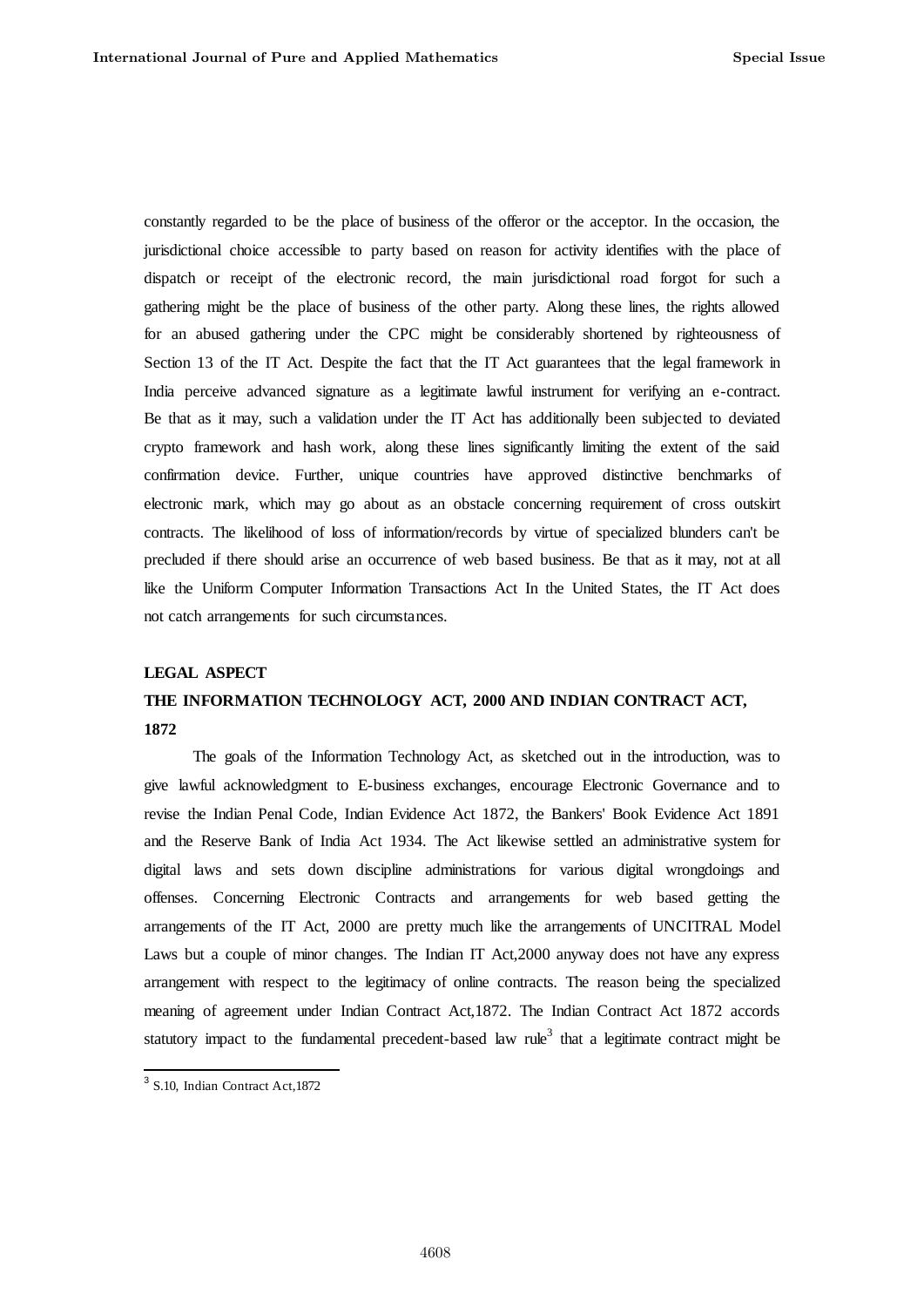made on the off chance that it is made by free assent of gatherings, skillful to contract, for a legal thought and with a legal protest and which isn't explicitly announced void. The Contract Act does not recommend a specific strategy for the correspondence of offer and acknowledgment. Consequently, there is no prerequisite of composing for the legitimacy of agreements, with the exception of in such situations where the necessity of composing is particularly ordered by law. Hence, the legitimacy of online contracts couldn't have been tested exclusively on specialized grounds even before the Information Technology Act came into constrain. While Section 3 gives confirmation to electronic records (counting E-Contracts) while should be possible through computerized marks or a type of electronic acknowledgment to the terms of an agreement. Segment 4 and Section 5 give lawful acknowledgment to electronic records and advanced marks separately. Hence if a man through electronic medium gives his consent to some particular terms of the agreement, he would not be in a situation to disprove it later. The electronic records consequently framed are thought to be substantial for all reasons and might be held if there should arise an occurrence of a debate emerging with regards to the terms of the agreement, as per arrangements of Section 7. Area 13 of the IT Act,2000 clarifies and elucidates, bury alia, when the receipt and dispatch of electronic records happen and is implied for finding out of the season of dispatch and receipt of data, which is a pertinent factor in numerous agreements(Reed et al.; Qin). This arrangement goes about as a 'useful proportionate' of offer and acknowledgment in the event of Electronic Contracts and furnishes these agreements with measure up to lawful sameness as the paper based authoritative ascension do. Area 13 of the Information Technology Act, in this manner, just offers a structure for understanding the development of E-contracts in India. It doesn't, in any capacity, change or adjust the current substantive law of agreement. Keeping in mind the end goal to find out the development of electronic (Reed et al.)contracts, one needs to peruse Section 13 together with Section 4 of the Contract Act which articulates certain guidelines in regards to the correspondence of recommendations, acknowledgment and disavowal: "The correspondence of a proposition is finished with regards to the learning of the individual to whom it is made. The correspondence of an acknowledgment is finished,— as against the proposer, when it is placed in a course of transmission to him, in order to be out of the energy of the acceptor<sup>4</sup>; as against the acceptor, with regards to the information of the proposer" Segment 13 of the Information Technology Act proves to be useful while applying

<sup>4</sup> S.3, Indian Contract Act, 1872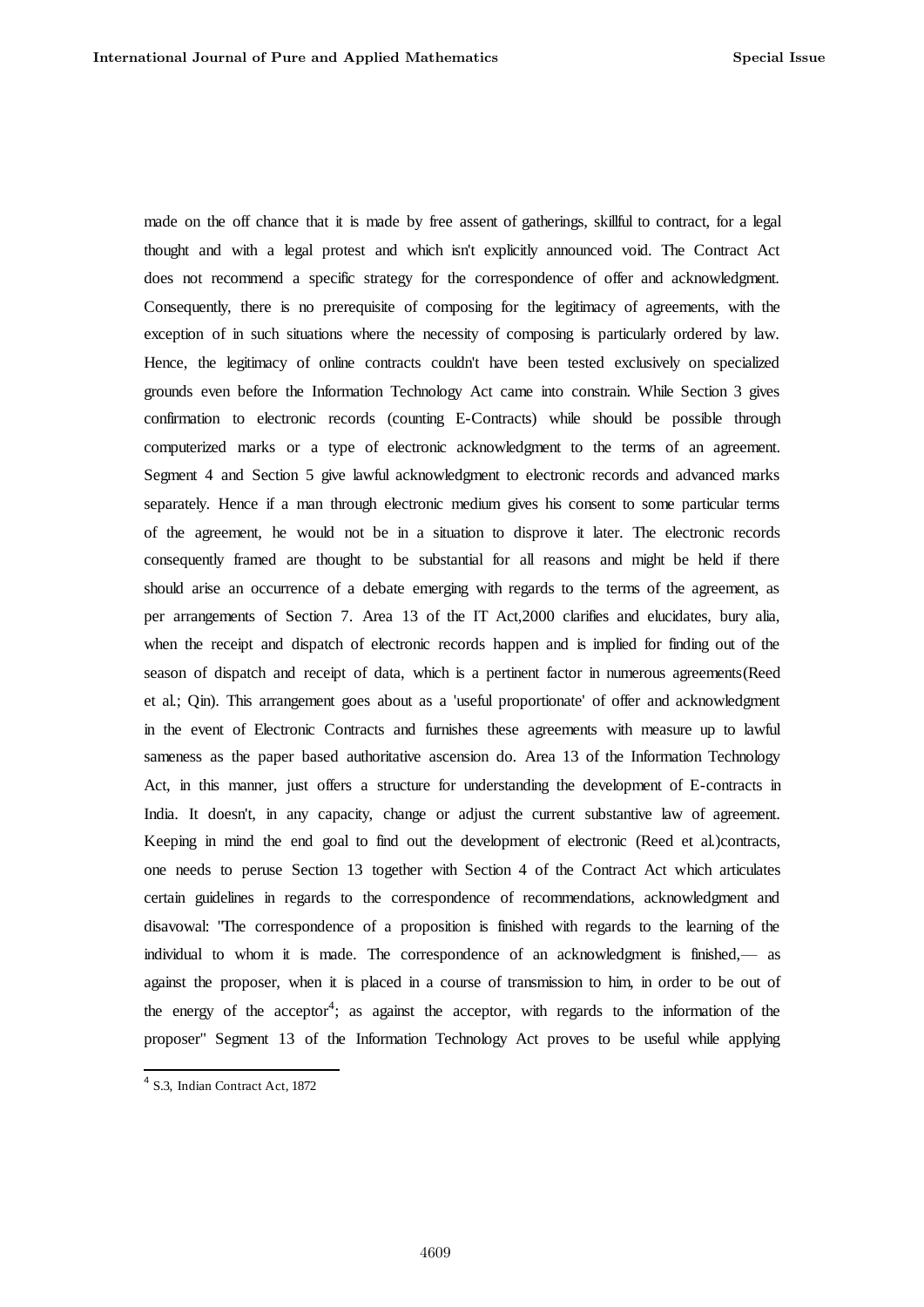these guidelines to E-contracts. (Kolekar)For instance, on account of an acknowledgment made by an electronic record, a joined perusing of the two areas will develop the accompanying standards. The correspondence of an acknowledgment is finished as against the offeror, when the electronic record is dispatched with the end goal that it enters a computer asset outside the control of the originator (acceptor) and as against the acceptor, when the electronic record enters any data framework assigned by the offeror for the reason, or, if no framework is assigned for the reason, when the electronic record enters the data arrangement of the offeror, or, if any data framework has been assigned, yet the electronic record is sent to some other data framework, when the offeror recovers such electronic record.(Harlow and Rawlings; Barnett) Two new segments Section 7A and 10A in the changed Act strengthen the identicalness of paper based archives to electronic reports. Segment 7A in the altered Act makes review of electronic archives additionally fundamental wherever paper based records are required to be evaluated by law. Area 10A gives lawful legitimacy and enforceability on contracts shaped through electronic means. These arrangements are embedded to clear up and fortify the lawful standard in Section 4 of the IT Act,2000 (Kolekar; Kamath)that electronic archives are at standard with electronic reports and e-contracts are legitimately perceived and worthy in law. This will encourage development of online business action on the web and fabricate netizens certainty.

# **THE ELECTRONIC COMMERCE ACT, 1998**

 $\overline{a}$ 

With the coming of new innovative changes, the Indian Government and Legislatures needed to think upon to convey significant changes to the current existing(Barnhill) legally binding laws in the nation, helping them to fortify as per the expanding needs of the general public. However, Justice Abu Fazal advisory group declined to prescribe any adjustments in the present structure of Indian Contract Act,1872 to make them significant to the most recent mechanical improvements. A cure was found by the Indian Parliament by actualizing a different enactment which refreshed the present Indian laws as per the Internet upset in the nation. **The "Electronic Commerce** (Harlow and Rawlings)**Act,1998"** was sanctioned by the parliament to manage issue of electronic contracts. It depended on the suggestion of the council that the future contracts would to a great extent be founded on the web and electronic types of correspondence and acknowledgment because of its smoothness and speed.<sup>5</sup> The Electronic Commerce Act

 $5$  C.M. Abhilash, E Commerce laws in Developing countries: An Indian Perspective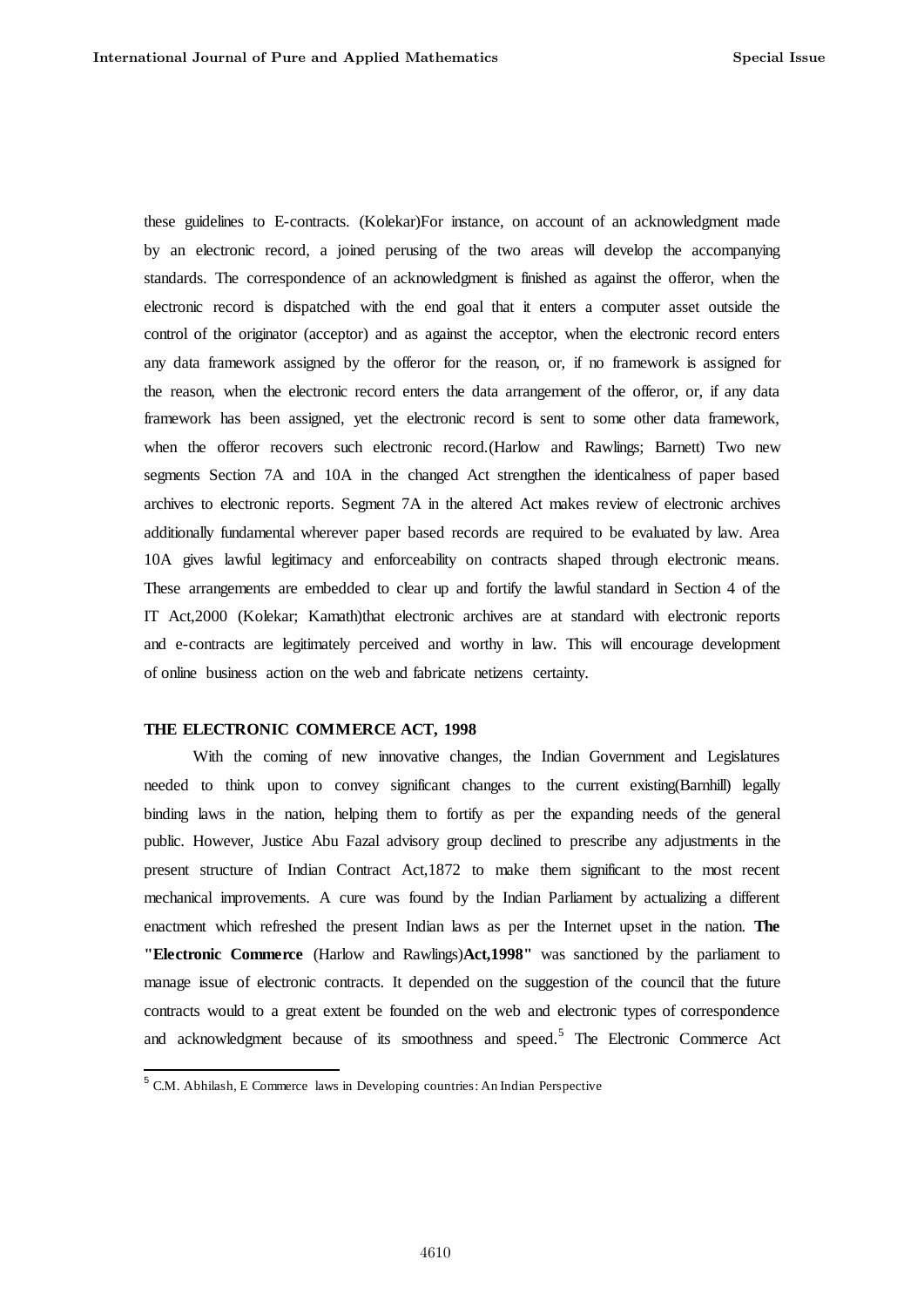(Davidson)included acts which were acquired from mechanically propelled nations, for example, Singapore, Malaysia, UN State of Texas, Utah, Illinois and Florida and changed as per needs of Indian state to manage different types of electronic contracts. The Electronic Commerce Act was passed keeping in see all the electronic exercises which make an agreement, and the rights and liabilities secured by it.

The Act is partitioned into fifteen sections, the principle arrangements of which are as per the following:

Part II of the Act tends to electronic records and electronic marks. It gives that, with restricted special cases, <sup>6</sup>electronic records and marks ought to be concurred an indistinguishable treatment from paper records and marks for reasons for agreeing to statutory written work, signature, evidentiary and record-keeping necessities. (Davidson; Hedley)Part III of Act tends to the respectability and confirmation of secure electronic records and secure electronic marks. Secure electronic records and marks characterize particular classifications of records and marks that are managed more noteworthy evidentiary assumptions in light of their upgraded unwavering quality and dependability.

The Electronic Commerce Act characterizes the fundamentals of a legitimate E-Contract as following:

1. That there ought to be finished solid electronic record.

2. That there ought to be very secure electronic record.

3. That there ought to be finished dependable electronic mark. On the off chance that the archive is marked by advanced marks then it ought to be regarded to be secure electronic signature and afterward it might be secured electronic record.

4. That there ought to be communication of electronic operators that affirm or demonstrate

#### **COMPARATIVE STUDY**

# **DISTINCTION BETWEEN E-CONTRACTS AND TRADITIONAL CONTRACTS**

In internet business, the significance and part of agreement did not change, but rather its type experienced an incredible change:

 6 IT Amendment Act, 2008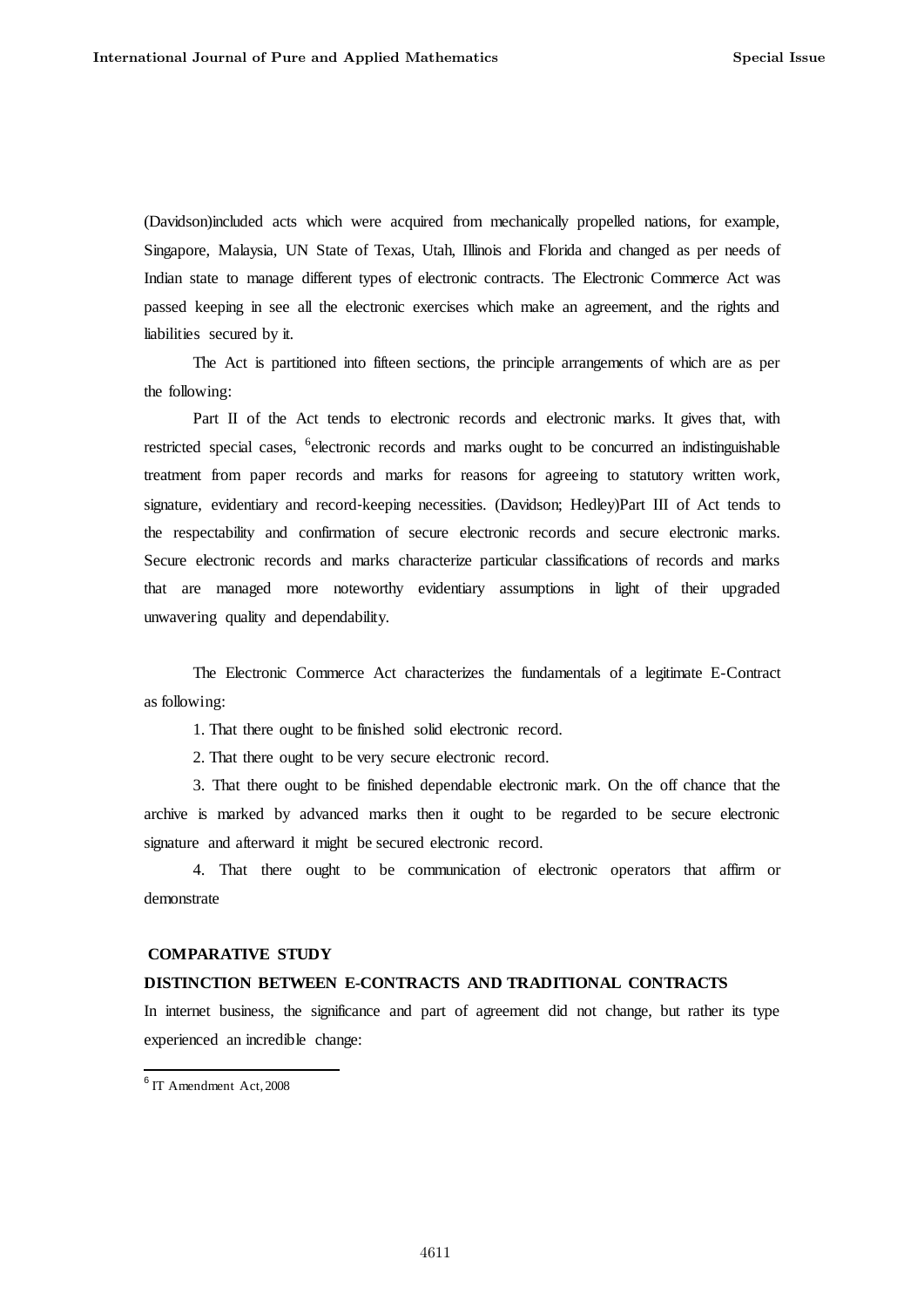(1) The agreement of the earth is extraordinary. Conventional contracts occurred in reality, the two sides can bargain vis-à-vis counsel, and electronic contract occurred in the virtual space, the two organizations would not in any case meet each other when all is said in done, in the electronic robotized exchanging, or even individuals can't decide if the exchange is moderately. Their character to depend on secret key confirmation distinguishing proof or accreditation body. (2) Contracts went into different parts of the change. Offer and sense of duty regarding the season of dispatch and receipt of the agre(Samanta)ement than the conventional complex, contract development and the piece of the section into drive conditions are unique.

(3) The type of the agreement has changed. Electronic contract data contained in the information message, there is no qualification amongst firsts and duplicates can't be utilizing conventional strategies to sign and seal.<sup>7</sup>

(4) The rights and commitments of gatherings to the agreement are extraordinary. In the electronic contract, there was not just controlled by the agreement rights and commitments of the substance, yet additionally there is an exceptional type of the agreement emerging from the formal rights and commitments, for example, computerized marks lawful relationship. In the substantive rights and commitments of lawful relations, some in customary contracts don't append incredible significance to the rights and commitments in the electronic get that essential, for example, data revelation commitments, insurance of protection commitments.

(5) The electronic contract execution and installment of the multifaceted nature the more conventional contract.

(6) Changes as electronic contract are firmly identified with contract law had a huge effect. For example, protected innovation law, law of proof.

# **E-CONTRACTS IN INDIA**

Contracts have turned out to be so basic in everyday life that more often than not we don't understand that we have gone into one. Appropriate from employing an auto to purchasing aircraft tickets on the web, incalculable things in our day by day lives are represented by contracts. The Indian Contract Act, 1872 administers the way in which contracts are made and

<sup>7</sup>Karnika Seth, *IT Act 2000 vs. 2008*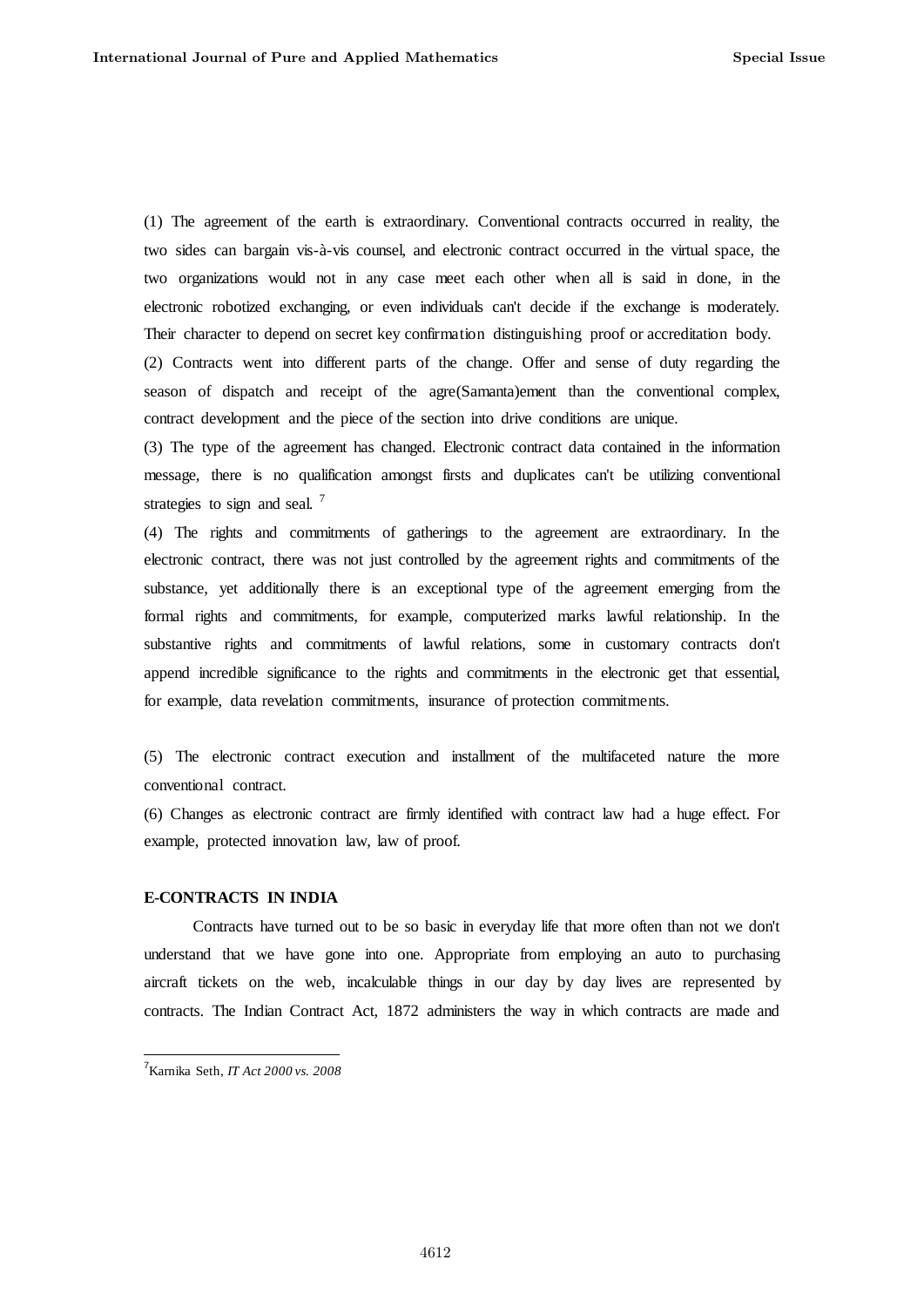executed in India. It administers the manner(Tepper) by which the arrangements in an agreement are actualized and classifies the impact of a break of authoritative arrangements. It gives a system of standards and controls, which oversees development, and execution of agreement. The contracting parties themselves choose the rights and obligations of gatherings and terms of understanding. The courtroom demonstrations to implement understanding, if there should be an occurrence of non-execution. (Weakley)Electronic contracts (gets that are not paper based but instead in electronic shape) are conceived out of the requirement for speed, comfort and productivity. Envision an agreement that an Indian exporter and an American shipper wish to go into. One alternative would be that one gathering first draws up two duplicates of the agreement, signs them and messengers them to the next, who thus signs the two duplicates and dispatches one duplicate back. The other alternative is that the two gatherings meet some place and sign the agreement. In the electronic age, the entire exchange can be finished in a moment or two, with the two gatherings essentially attaching their advanced marks to an electronic duplicate of the agreement. There is no requirement for postponed messengers and extra voyaging costs in such a situation. There was at first a misgiving among the lawmaking bodies to perceive this advanced innovation, however now numerous nations have established laws to perceive electronic contracts. The traditional law identifying with contracts isn't adequate to address every one of the issues that emerge in electronic contracts. To the extent India is concerned, the regular law identifying with contracts i.e. The Indian Contract Act.1872 was very unequipped to manage the issue of Electronic Contracts. The Information Technology Act, 2000 was instituted by the Indian Parliament to fathom some impossible to miss issues which came in the development and validation of Electronic Contracts.

## **ELECTRONIC CONTRACT IN UNITED STATES OF AMERICA**

The development of electronic trade has relatively expanded the utilization of electronic contracts as a quicker and imaginative approach to do business. In the vicinity of 1998 and 2002 most nations adjusted their household business enactment to perceive electronic contracts and marks as lawfully legitimate instruments. Still some less-created nations are achieving this assignment. All things considered, in spite of the relentless extension of web based business and the declaration of laws securing online business contracts, numerous organizations and Internet clients don't know unequivocally what law applies to their web based business contracts. The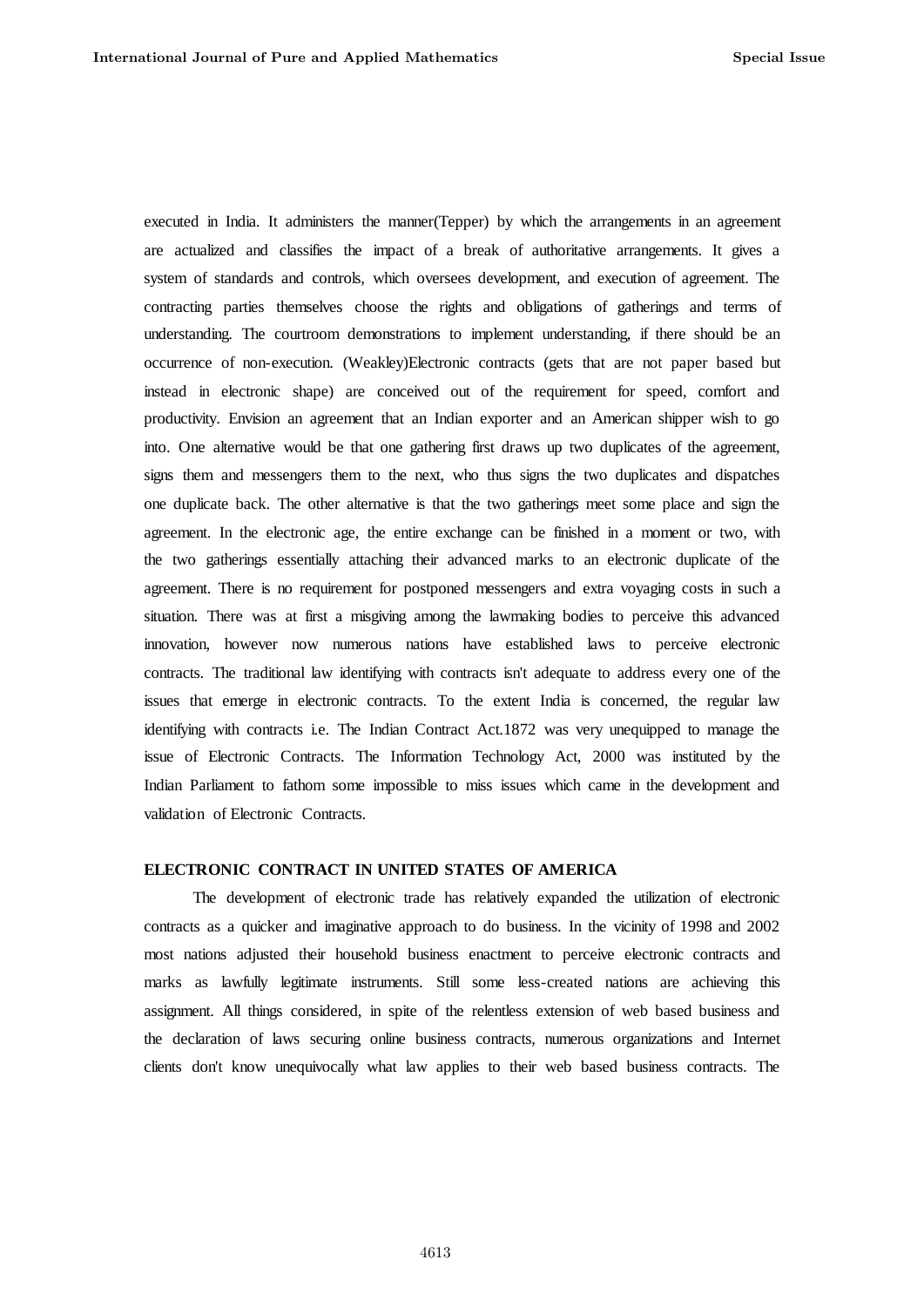accompanying laws constitute the essential lawful structure of electronic contracts in the United States. Notwithstanding these particular laws, (Samanta)there are some global laws that may well apply to electronic contracts if the legally binding gatherings choose to submit to them. The Uniform Electronic Transactions Act (UETA) is an imperative U.S. enactment material to electronic contracts. UETA, <sup>8</sup> as explicitly characterized in Articles 3 and 4, just applies to exchanges identified with business, business, and government matters; and to exchanges led by electronic means. The U.C. Electronic Signatures in Global and National Commerce Act (E-Sign Act), 2001. The Act perceives the legitimacy of agreements entered electronically, and where electronic marks have been fused. The primary reason for this Act was to give on electronic contracts, an indistinguishable specialist from its paper-base partner. Uniform Computer Information Transaction Act (UCITA) is an important U.S. set of proposed display rules relevant to the development of electronic contracts, particularly to those e-contracts on electronic materials, or "computer data exchanges" as the Act calls them. UCITA has not been embraced by numerous states and a few of the states that have received UCITA have incorporated various changes to the first UCITA content. Along these lines, when managing permitting or exchange of computer programming inside the United States, it is imperative to check whether UCITA"s rules have been received by the state administrator of the current ward.

# **ELECTRONIC CONTRACT IN MALAYSIA**

Despite the fact that internet business is developing at a critical rate, various hindrances keep on hampering its improvement. One hindrance identifies with development of e-contract. There remains vulnerability whether the conventional standards of agreement law can be adjusted to the necessities of electronic contracting. (Jefferson)Therefore gatherings may differ in the matter of what point and in which nation an e-contract is framed. This issue should be routed to help the trustworthiness of electronic exchanges particularly in offer of products since the resulting rights and liabilities of the contracting gatherings will rely upon whether an assertion has been come to between them. Verifiably, the electronic contract is essentially not quite the same as conventional contract which trigger different new lawful issues even at the underlying phase of the agreement. In light of Malaysian legitimate practice and in correlation

<sup>&</sup>lt;sup>8</sup> UNICITRAL Model Law on Electronic Commerce, 1996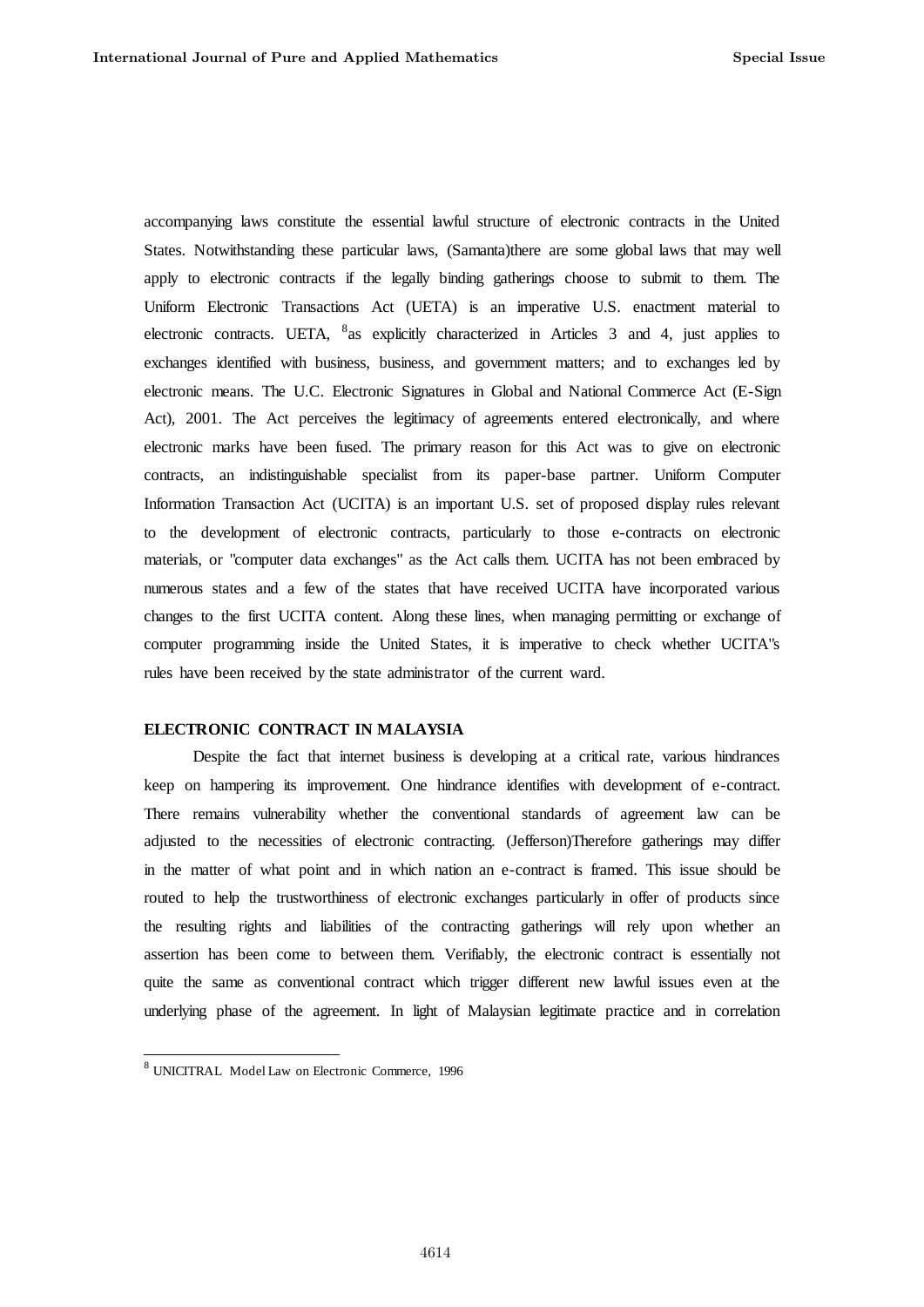with United Nations Commission on International Trade Law (UNCITRAL) Model Law on Electronic Commerce and additionally United Kingdom law and European Union Directives on internet business, this paper tries to investigate and distinguish customer issues concerning the development of e-contracts. This incorporates the talk on the production of legitimately enforceable understanding, the suitability of the postal run and its application to email, the need of composed contract and additionally computerized signature and the vulnerability of where and when the e-contract is framed. The paper likewise looks at significant Malaysian enactment on arrangement of e-contract including the Contracts Act 1950, Sale of Goods Act 195, Electronic Commerce Act 2006 and the Digital Signature Act 1997 and the ampleness of the current law in ensuring e-buyers.

## **CONCLUSION**

It can be effectively reasoned that the Electronic type of contracting has developed as a noteworthy type of arrangement of agreements and its esteem has expanded essentially finished the timeframe. The Indian Legislature keeping in mind the end goal to control the rights and liabilities of gatherings if there should be an occurrence of Electronic Contracts has passed the IT Act,2000 and the Electronic Commerce Act,1998. The arrangements of these demonstrations approve the development of electronic contracts. The offer and acknowledgment given in type of information messages will be held substantial. Anyway the arrangements of the demonstration are to be perused in consistency with the Indian Contract Act,1872 and the point and goals of the agreement ought not be in negation to the arrangements of the Contract Act. We have likewise observed from different legal choices that offer and acknowledgment given in type of EMails would be held as legitimate and the agreement along these lines framed would tie. The Electronic Contracts are an amalgamated type of Cyber Law and Contractual law and hence it gets its power from both.

# **REFERENCE**

- 1. Alghamdi, Abdulhadi M. *The Law of E-Commerce: E-Contracts, E-Business*. AuthorHouse, 2011.
- 2. Barnett, Randy E. "Contract Is Not Promise; Contract Is Consent." *Philosophical Foundations of Contract Law*, 2014, pp. 42–57.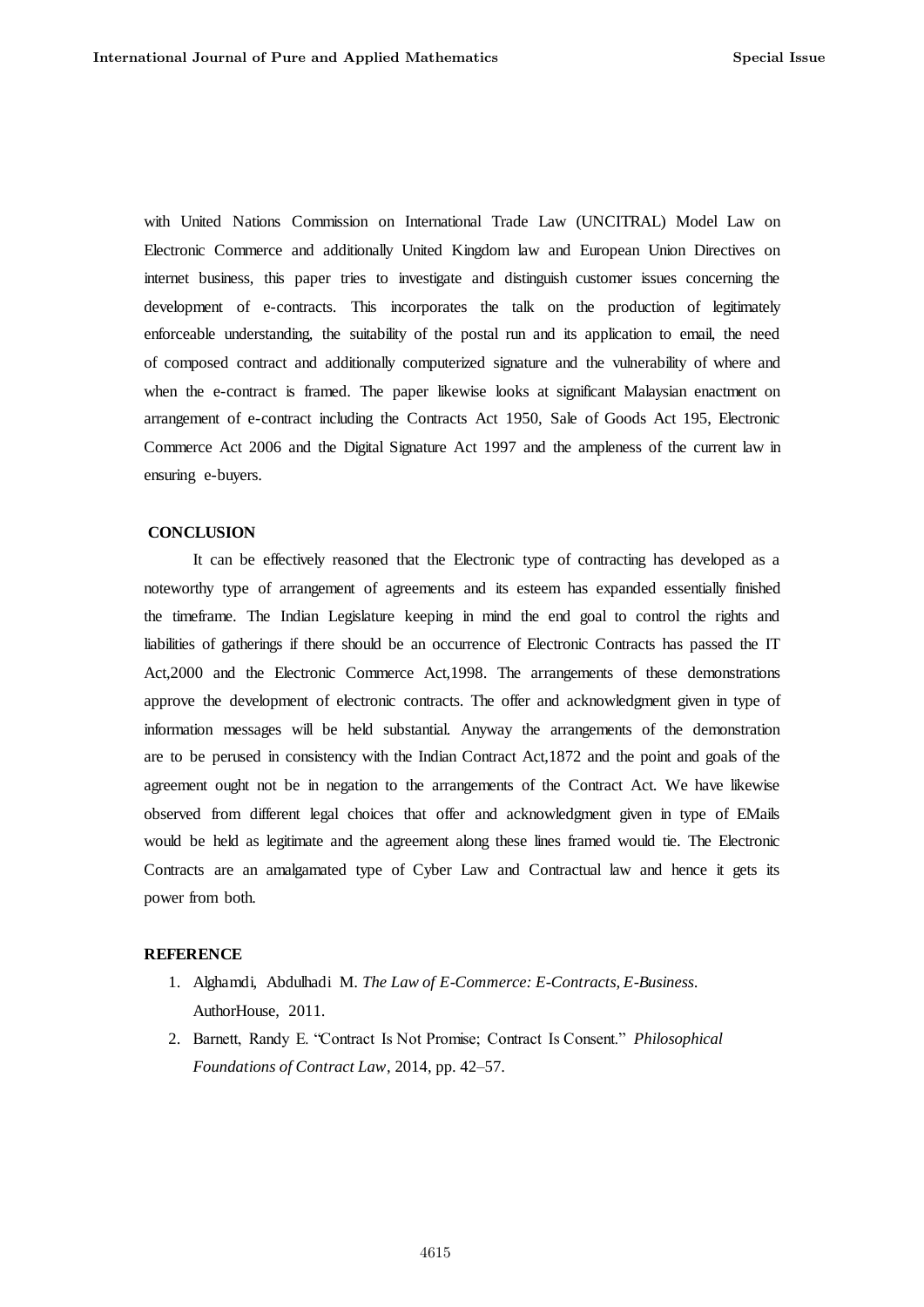- 3. Barnhill, John. ―Interstate Commerce Act.‖ *Encyclopedia of White-Collar & Corporate Crime*.
- 4. Bhat, Sairam. *Law of Business Contracts in India*. SAGE Publications India, 2009.
- 5. Bickel, Alexander M. "The Voting Rights Cases." The Supreme Court Review, vol. 1966, 1966, pp. 79–102.
- 6. ―Contracts and Orders.‖ *Power Engineering Journal*, vol. 15, no. 1, 2001, pp. 24–24.
- 7. Davidson, Alan. "Selected Provisions Copyright Act 1968 (Cth)." The Law of Electronic *Commerce*, pp. 365–74.
- 8. Harlow, Carol, and Richard Rawlings. "Contract, Contract, Contract." Law and *Administration*, pp. 393–436.
- 9. Hedley, Steve. *The Law of Electronic Commerce and the Internet in the UK and Ireland*. Taylor & Francis, 2017.
- 10. *Information Technology. Mathematical Markup Language (MathML) Version 3.0 2nd Edition*. doi:10.3403/30310626u.
- 11. Jefferson, Michael. *2. Contracts of Employment*. 2017.
- 12. Kamath, Nandan. *Guide to Information Technology Act, Rules and Regulations*. 2001.
- 13. Kolekar, Yogesh Prasad. "A Review of Information Technology Act, 2000." *SSRN Electronic Journal*, 2015, doi:10.2139/ssrn.2611827.
- 14. Mitchell, Andrew D. *Challenges and Prospects for the WTO*. Cameron May, 2005.
- 15. Qin, Zheng. *Introduction to E-Commerce*. Springer Science & Business Media, 2010.
- 16. Rastogi, Sachin. *Insights Into E-Contracts in India*. 2014.
- 17. Reed, Kathleen, et al. *Contract Law for Paralegals: Traditional and E-Contracts*. Pearson Higher Ed, 2012.
- 18. Samanta, Navajyoti. "Legal Safeguards of 'Government Contracts' In India: A Critique." *SSRN Electronic Journal*, 2009, doi:10.2139/ssrn.1439753.
- 19. Tepper, Pamela. *The Law of Contracts and the Uniform Commercial Code*. Cengage Learning, 2014.
- 20. Verma, Sandeep. "Understanding Integrity Requirements for Government Contracts in India: A Quick Roundup of Select Legal and Regulatory Developments." *SSRN Electronic Journal*, 2013, doi:10.2139/ssrn.2329352.